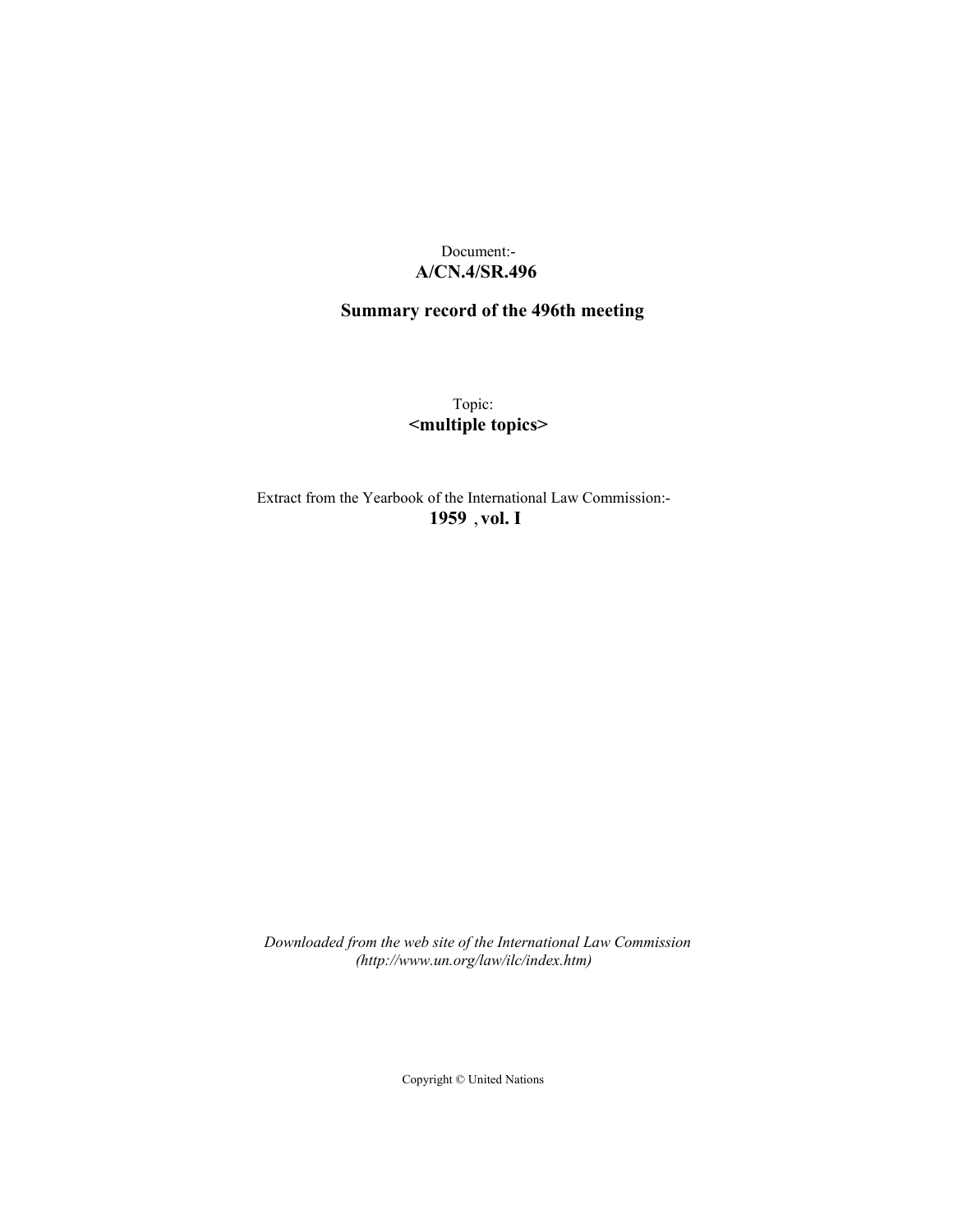Zourek or Mr. Garcia Amador, to begin the consideration of one of the other items of the agenda. The meeting rose at 12.45 p.m.

### **496th MEETING**

*Tuesday, 19 May 1959, at 3.10 p.m. Chairman:* Sir Gerald FITZMAURICE

#### Programme of work

1. The CHAIRMAN welcomed Mr. Garcia-Amador and Mr. Zourek, the Special Rapporteurs on item 4 *{State responsibility)* and item 2 *{Consular intercourse and immunities),* respectively. He recalled that the Commission had decided to take up item 3 *{Law of treaties)* owing to the absence of the Special Rapporteurs on the other items. Now that they had arrived the Commission would have to decide on its programme of work for the remaining six weeks of its session, one of which would have to be devoted to the preparation of its report.

2. The Commission's decision would depend primarily on what it considered to be the chances of completing work on Mr. Zourek's report. He recalled that at its previous session the Commission had decided that Governments would be allowed two years within which to submit comments.<sup>1</sup> If the Commission did not succeed in completing the draft on consular intercourse and immunities at the current session, it would not be able to submit the draft to the General Assembly before 1962, whereas it was most desirable that the draft should be discussed at the same Assembly session as the draft on diplomatic intercourse and immunities.<sup>2</sup>

3. If the Commission considered that it would be able to complete its work on item 2 *{Consular intercourse and immunities)* at the current session, it should take up the item at once. In that case he doubted that the Commission would have time for dealing with any other topic.

4. Mr. LIANG, Secretary to the Commission, recalled that at the thirteenth session of the General Assembly the Sixth Committee had expressed the hope that the Commission would be able to complete its work on consular intercourse and immunities at its 1959 session. Nevertheless, the Commission had been confronted with an unexpected situation owing to the unavoidable absence of Mr. Zourek. At the beginning of the present session he (Mr. Liang) had felt that the Commission would probably be able to complete its work on item 2. Now, only five weeks of the session remained for substantive work and the hypotheses assumed at the beginning of the session were no longer valid.

5. At the previous session Mr. Zourek had made an important contribution to the discussion of the Commission's methods of work, and the Commission had adopted some of his suggestions, particularly with regard to the procedure for dealing with the question of consular intercourse and immunities. In that connexion he recalled that at its tenth session the Commission had approved Mr. Zourek's proposal for discussion in a subcommission,<sup>3</sup> but not that part of the proposal calling for

the provision of simultaneous interpretation and summary records. Accordingly, if a sub-commission were now appointed, it would not be possible to provide it with those facilities. Furthermore, a sub-commission as envisaged by Mr. Zourek would contain only ten of the Commission's members.

While the Secretariat considered the proposal quite acceptable in principle, it might require a period of trial in order to operate satisfactorily. If Mr. Zourek's system had been instituted at the beginning of the session and had not worked satisfactorily, the Commission would have been able to revert to the practice of considering the Special Rapporteur's draft in plenary meetings, but he doubted whether that was possible at the present stage.

*7.* Mr. ZOUREK thanked the Chairman for his welcome and regretted that he had missed the beginning of the session, having been detained by his duties as a judge *ad hoc* of the International Court of Justice. He particularly regretted that he had missed the debate on part of the draft code on the law of treaties.

8. In his view the Commission could, by holding a few additional meetings, complete its examination of his report on consular intercourse and immunities in the remaining five weeks of the present session if it applied the system which it had decided upon at the preceding session and to which the Secretary had referred. He had not quite understood from the Secretary's statement why it would be more difficult to institute the system of a sub-commission during the latter half than during the first half of the session, since a period of five weeks would still be available for the discussion of the draft, as decided at the last session.

9. Of course, the Commission would not be able to complete its examination at the present session if it decided to deal with every detail *in extenso* in plenary meetings. However, if the "summary" procedure decided upon at the last session was applied, the remaining five weeks would be sufficient, and he recalled that the Commission had required only six or seven weeks to deal with the more complex question of diplomatic intercourse and immunities. In any case, the effort should be made in view of the desire expressed at the last two sessions of the General Assembly for a report on consular intercourse and immunities as soon as possible after that on diplomatic intercourse and immunities.

10. Mr. SANDSTRÖM proposed that the Commission should begin its work on Mr. Zourek's report at once and should re-examine the situation in two weeks' time, when it would be in a better position to decide whether or not it could complete its work on agenda item 2. He further proposed that the item should be discussed in plenary meetings of the Commission and that as much use as possible should be made of the Drafting Committee for questions of form.

11. Mr. SCELLE and Mr. ALFARO supported the proposal.

12. The CHAIRMAN observed that, on the basis of the Commission's normal rate of progress, it was very doubtful that it would be able to complete work on Mr. Zourek's draft at the current session. However, he agreed that the Commission should take up item 2 at once, discuss the draft articles in plenary meetings and then refer them to the Drafting Committee of which Mr. Zourek would be a member in his capacity as Special Rapporteur.

<sup>1</sup> See *Official Records of the General Assembly, Thirteenth Session, Supplement No. 9,* chap. V, para. 61.

<sup>2</sup>  *Ibid.,* chap. III.

<sup>3</sup>  *Ibid.,* chap. V, para. 64.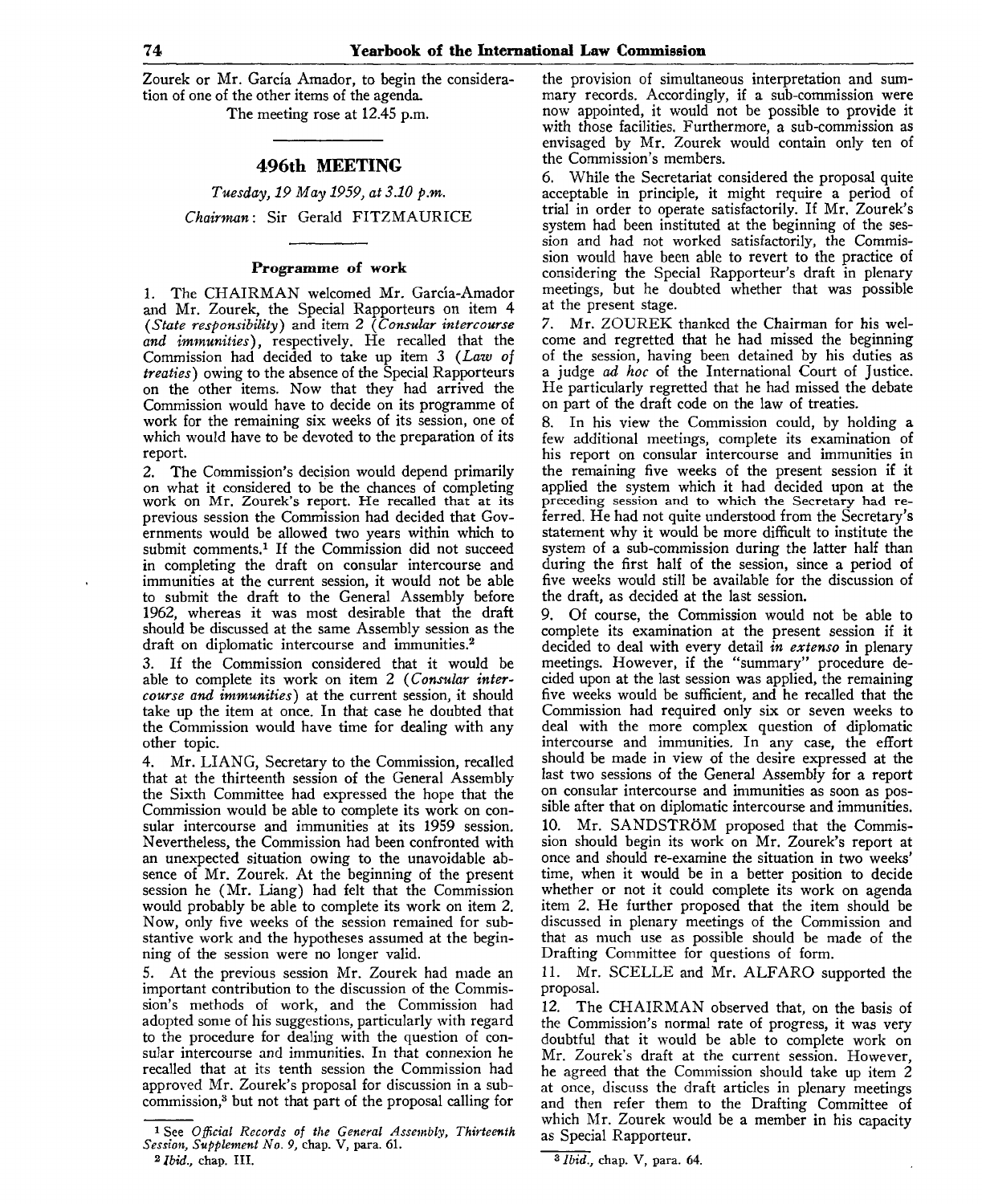13. Mr. TUNKIN also supported Mr. Sandström's proposal. As to the pace of the Commission's work, he suggested that each member should try to limit his statement to five minutes.

*Mr. Sandstrom's proposal was adopted.*

#### **Law of treaties (A/CN.4/101)** *(continued)*

[Agenda item 3]

ARTICLES 20 AND 21 *(continued)*

14. The CHAIRMAN said he took it that the discussion of articles 20 and 21 had been more or less exhausted at the previous meeting. He suggested that they should be referred to the Drafting Committee in the light of that discussion.

*It was so agreed.* 

#### **Consular intercourse and immunities (A/CN.4/ 108, A/CN.4/L.79, A/CN.4/L.80, A/CN.4/L.82)**

#### [Agenda item 2]

15. The CHAIRMAN asked the Commission to consider the report by Mr. Zourek, the Special Rapporteur on consular intercourse and immunities (A/CN.4/108). A general discussion had been held at the Commission's tenth session on the introduction and article I.<sup>4</sup>

#### DRAFT PROVISIONAL ARTICLES ON CONSULAR INTER-COURSE AND IMMUNITIES (A/CN.4/108, PART II)

#### ARTICLE 1

16. Mr. ZOUREK, Special Rapporteur, said that the Commission had completed its general debate and had discussed article 1 *(Establishment of consular relations)* fairly fully at the tenth session and it might save time if he summed up the position then reached.

17. There had been several objections to article 1, paragraph 1, and, on reflection, he thought the paragraph should be amended, so as to also to include the amendment submitted by Mr. Verdross (A/CN.4/ L.79), to read: "Every sovereign State is free to establish consular relations with foreign States". If that version failed to find approval, he would reluctantly drop the paragraph altogether.

18. Paragraph 2 had received wide support. Some of the objections to it had been based on a misinterpretation of the rule laid down therein. Fears had been expressed that the rule might be interpreted as permitting consulates to be set up without the consent of the State of residence. Such an interpretation would be in obvious contradiction with the text of article 2 and hence invalid. Other objections had been based on too narrow an interpretation of the term "consular relations". Lastly, some objections seemed to have resulted from an obsolete view of consular functions. It had been stated that the consular function was essentially the protection of the interests of the nationals of the sending State. That was no longer true. Consular officials were also representatives of the national community and were organs of the State, and hence their functions and

immunities were regulated by international law. Certainly, consuls still protected the interests of nationals, but they also protected the interests of their State, naturally only within the scope of their consular functions. Nevertheless, unlike diplomatic agents, they did not represent the State in all its international relations; their functions were more limited. Moreover, in most cases those functions were exercised only in part of the territory of the State of residence.

19. It had also been stated that consular relations between two countries were established only when those two countries had exchanged consuls, or at least when one of the countries had decided to receive a consul. Such a definition would unduly narrow the draft and leave a great part of the consular activity unregulated, namely, the consular function exercised by diplomatic missions.

20. In modern times, consular functions were exercised either by consulates or by the diplomatic missions as part of their normal duties. In the latter case, consular relations existed and were governed by international law as soon as diplomatic relations were established. That was the ordinary practice. All diplomatic missions performed consular functions, if no consulate was established, without need for any special agreement between the sending and the receiving State. In many cases, a special consular section was set up within the diplomatic mission, but that was an internal question for each mission.

21. Obviously, the procedure differed according to whether the consular function was exercised by a diplomatic mission or by a consular office. When consular functions were performed by diplomatic missions, they were (unless otherwise agreed) carried on through the Ministry of Foreign Affairs, whereas when consulates were established by mutual agreement, their relations with the authorities of the State of residence were governed either by the law of the State of residence or by local custom. The criterion of ability to enter into relations with the local authorities could not be accepted, except where a consular office had been established and such procedure prevailed in the State of residence. Where the consular function was exercised by a diplomatic mission, it would be exercised in conformity with the rules governing diplomatic missions. Hence in practice a diplomatic mission would as a rule be unable to engage in activities requiring direct contact with the local authorities. For that reason, some consular conventions contained express authorizations to that effect.

The establishment of consular relations as part of diplomatic relations did not, however, confer the right to appoint a consul without the consent of the State of residence. That was where the misunderstanding had arisen at the tenth session. The mere fact of establishing diplomatic relations did not confer the right to establish consular offices. If a State wished to do so, it would be bound to engage in negotiations and conclude a special agreement on the subject, as provided in article 2.

23. There had been no opposition of principle to article 1, paragraph 3, at the tenth session. Various proposals had, however, been advanced. He could accept Mr. Scelle's suggested insertion, in paragraph 2, of the word "normally" before the word "includes" (A/CN.4/L.82). Of the two additional texts suggested by Mr. Scelle, he could accept the idea embodied in the text to be added at the end of paragraph 2, although it might be better to dissociate the idea of

<sup>4</sup>  *Yearbook of the International Law Commission, 1958,* vol. I (United Nations publication, Sales No.: 58.V.I, vol. I), 468th to 470th meetings.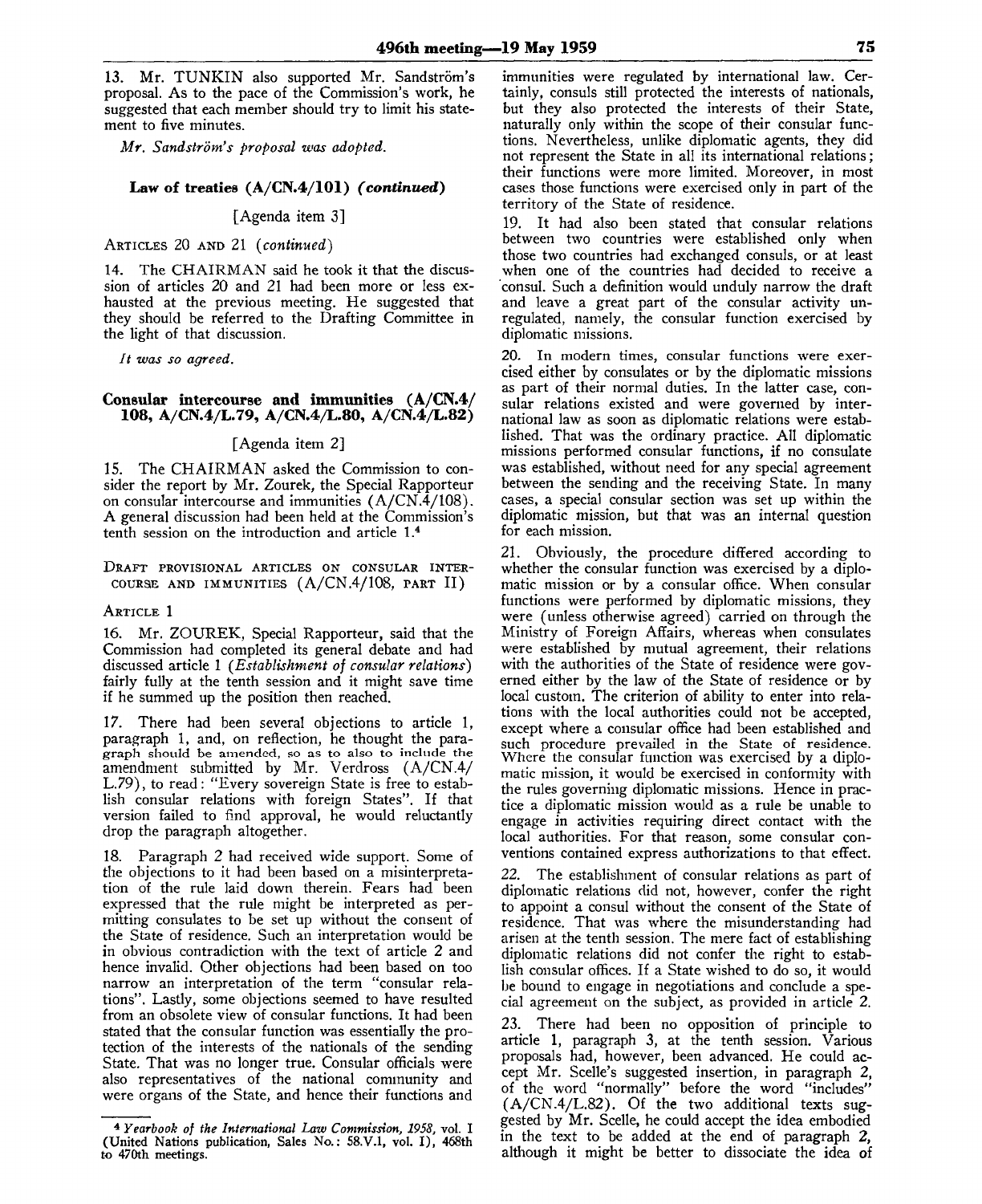recognition of the consul, since that was dealt with in articles *7* to 9. He would have no difficulty in accepting the new paragraph 4 proposed by Mr. Scelle if it referred to consuls *de carriere,* but not if it was meant to relate to honorary consuls.

24. Mr. ALFARO said that the general feeling at the tenth session had been that the establishment of consular relations was not a right of States, but required the consent of the other party concerned. He therefore proposed that article 1, paragraph 1, be worded similarly to article 2 of the draft articles on diplomatic intercourse and immunities.<sup>5</sup> That view was strengthened by the use of the word "agreement" in article 2, paragraph 1, of Mr. Zourek's draft. He was in general opposed to invoking the "right of legation". The point was pertinent to the insertion of the word "sovereign", which was controversial, inasmuch as it brought up the distinction between sovereign and semi-sovereign States. If the formula he suggested was used, that controversy would be avoided.

25. The CHAIRMAN observed that the Commission should bear in mind that consular intercourse and immunities should not be accorded more favourable status than diplomatic intercourse and immunities. In article 2 of the draft articles on diplomatic intercourse and immunities the reference was to "mutual consent", not to "right".

26. Mr. SCELLE remarked that the insertion of the word "sovereign" seemed unnecessary, since nearly all States, except a few semi-sovereign States which would probably soon disappear, were sovereign. He would prefer in paragraph 1 some such wording as: "Every State has the right to establish consular relations with foreign States if they are in agreement that such consular relations shall be effected" and even: "and have the duty to maintain consular relations".

*27.* He fully subscribed to the Special Rapporteur's excellent historical introduction and to the idea that consular relations had changed in nature since ancient times. It was impossible to say that in modern times consuls normally represented the countries sending them.

28. His greatest interest, however, in article 1 lay in the fact that the consular function was one of the typical examples of the organization of international law. International trade was the foundation of international law. Some authors had even held that if a State voluntarily shut itself off from international trade, it thereby deprived itself of all its rights under international law. Although cases of State trading existed, international trade was on the whole conducted directly or indirectly on the initiative of private individuals, and it was the function of the consul especially to protect the interests of nationals of the sending State. It was in that respect that the consular function differed from the diplomatic function: the diplomatic agent represented the Government. As long as trade relations subsisted, and the interests of nationals of the sending State continued to need protection, even if diplomatic relations were severed, consular relations should continue despite the severance of diplomatic relations, for it was precisely in that event that the nationals of the sending State needed the consular protection most. There were numerous examples of the continuance of consular relations under those circumstances, and in that connexion he recalled the case of Manchukuo, *inter alia.* Furthermore, consular relations should be established with a sovereign or semisovereign State, even if in the absence of diplomatic relations. Hence, the question of the establishment of consular relations was wholly irrelevant to the question of recognition.

29. Mr. YOKOTA pointed out that the Commission had fully discussed in connexion with diplomatic intercourse and immunities, the questions whether a State had a right to establish diplomatic relations and whether it was strictly a right or merely a faculty enjoyed with the agreement of the other State concerned. The Commission had concluded that the matter was so controversial that it could not draft any article on the subject. The Special Rapporteur had stated that, although he still maintained the thesis embodied in article 1, paragraph 1, he would not press the point in view of the many criticisms directed against it and would be prepared to withdraw it. The Commission might now decide to delete paragraph 1 and pass to the discussion of paragraph 2.

30. Mr. PAL agreed with Mr. Yokota. The questions involved had been discussed at the tenth session. In the light of that discussion, as also of the discussion which had already taken place at the present session, he was inclined to suggest that paragraph 1 should be deleted, that paragraph 3 should be drafted in terms similar to those of article 2 in the draft articles on diplomatic intercourse and immunities, and that only paragraph 2 needed further discussion. Retention of paragraph 1 would mean reverting to the capitulary system of olden days. As formulated, paragraph 2 hardly expressed the existing law. At the tenth session some members had thought the wording of that paragraph too broad. The Special Rapporteur had explained that he had meant that the diplomatic function included the consular function. If so, such a provision would be more appropriately placed in article 3 of the draft on diplomatic intercourse and immunities. He (Mr. Pal) was, therefore, in favour of deleting paragraph 2 also. The only occasion for such a provision in the article under discussion might be the removal of any possible apprehension lest the statement that consular relations were to be established by agreement should be interpreted as implying that such agreement was not necessary for the establishment of diplomatic relations. If there were any such implication, the apprehension might be adequately dealt with in the commentary on article 1 or on articles 2, 13 or 14.

31. Mr. AGO thought that the Commission was faced with a double task, which was, however, sometimes contradictory. It had rightly been pointed out that members should always bear in mind the draft on diplomatic intercourse and immunities and in some cases should adjust the draft on consular intercourse and immunities to that text, in order to maintain a parallel between the two. On the other hand, Mr. Scelle had quite rightly drawn attention to the sharp distinction between the diplomatic and consular functions.

32. He appreciated the Special Rapporteur's conciliatory spirit in agreeing not to refer to the general "right" to establish consular relations; indeed, no such right had ever been recognized. However, Mr. Zourek now seemed to be prepared to revise paragraph 1 to read "Every sovereign State is free to establish consular relations with foreign States." He (Mr. Ago) could

<sup>5</sup> See *Official Records of the General Assembly, Thirteenth Session, Supplement No. 9,* chap. III.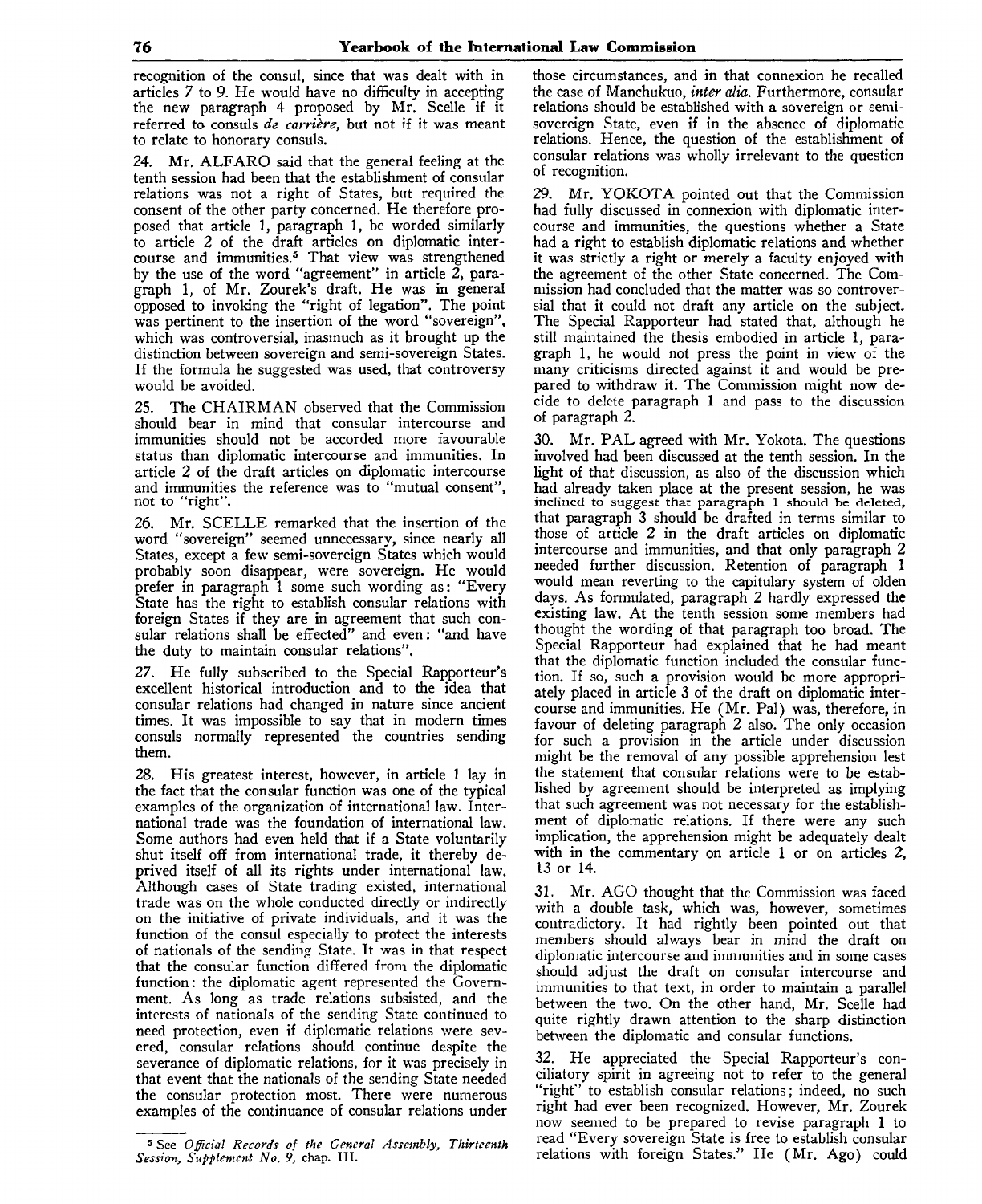not agree to the inclusion of the word "sovereign", in the first place, because it seemed to be unnecessary and, secondly, because it was not quite accurate, since some non-sovereign entities at particular stages of dependence might entertain consular relations. With regard to the clause "every State is free to establish consular relations", he pointed out that, if the meaning of such clause was that every State was free to enter into agreements with other States in order to set up consular relations, then the clause was too obvious to be necessary. On the other hand, the wording might suggest that the State had a general right to establish consular relations, and the words "is free to" in that connexion might be even more extreme than "has the right to". He therefore agreed with members who had suggested that the paragraph should be omitted.

*33.* With regard to paragraph 2, he observed that diplomatic relations were not necessarily accompanied by consular relations, and *vice versa.* No automatic inference could be drawn from the existence of diplomatic relations and it would be best to omit that paragraph also.

34. The problem in connexion with paragraph 3 seemed to be mainly one of finding satisfactory wording, and he agreed with members who had suggested that it should be based as far as possible on article 2 of the draft on diplomatic intercourse and immunities.

35. He had some doubts concerning the accuracy of the expression "consular relations", which conveyed an idea of reciprocity; however, it might be possible to use it for the sake of simplicity and by analogy with the draft on diplomatic intercourse and immunities. He could not, however, agree to the use of the term "consular representatives". Since diplomatic agents—who, surely much more so than consular officials, were representatives of their Governments—were referred to as "agents" in the draft on that subject, leaving aside any other consideration, consular officers should, *a fortiori,* be so described.

36. Mr. MATINE-DAFTARY supported the principles expounded by Mr. Scelle concerning the difference between the diplomatic and the consular functions. While diplomatic relations existed between States, the object of consular relations was to protect the interests of persons. On the other hand, the omission of paragraph 1 did not provide a solution; the Commission should try to find a formula corresponding to modern realities.

37. In his opinion, as soon as commercial relations were entered into between the nationals of two countries, consular relations became indispensable. In its discussion of the draft, the Commission's most important task was to define the functions of a consul. The fact that some consuls had exceeded their proper functions of protecting commercial and individual interests and had engaged in political activities, had caused some countries to refuse to accept consuls appointed to them. If the Commission succeeded in drafting a satisfactory definition of consular functions in article 13, stating both the positive and negative aspects of those functions, the problem would be clarified and a satisfactory formula might be found for paragraph 1. It was important to state in the draft whether or not a State could refuse to maintain consular relations: in his opinion, although any State could refuse to maintain diplomatic relations with another, it could not refuse to engage in consular

relations with any country with which it had commercial ties.

38. Mr. SANDSTRÖM agreed with previous speakers that paragraph 1 should be omitted.

39. With regard to paragraph 2, he said that even if the statement it contained were held to be correct, it should be included in the draft on diplomatic intercourse and immunities, rather than in the text under discussion. Moreover, the draft on diplomatic intercourse and immunities already contained a somewhat similar provision. He therefore thought it would be best to omit paragraph 2 and to redraft paragraph 3 along the lines of article 2 of the draft on diplomatic intercourse and immunities.

40. Mr. AMADO said he did not approve of the Special Rapporteur's wording of paragraph 1 and opposed the insertion of the word "sovereign". If that word were added, it would be only logical to alter all existing treaties and agreements so as to include that adjective. He also thought that paragraph 2 should be omitted, since it did not correspond to the existing facts. It would therefore be wise to leave only paragraph 3, amended to correspond with article 2 of the draft on diplomatic intercourse and immunities.

41. Mr. Ago had rightly pointed out (see para. 35 above) that the term "consular relations" was perhaps inappropriate and that it was quite inaccurate to speak of "consular representatives". Consular functions had indeeded developed considerably in modern times, but the difference between diplomatic and consular functions was so obvious and so formally consecrated by practice, that it was inadmissible to imply that consuls were representatives of States. The Special Rapporteur himself had stated in paragraph 69 of the introduction to his report  $(A/CN.4/108)$  that the appointment of consuls was governed not by international but by municipal law. Consuls were administrative officials or official agents, without any diplomatic or representative character, appointed by a State to serve in the towns or ports of other States with a view to defending commercial interests, rendering assistance and protection and so forth.

42. Mr. TUNKIN thought it unnecessary for the Commission to go into the details of the many complex theoretical problems involved in article 1. In his opinion, consular relations were relations between States. When the State disappeared as a social entity—which he believed could only happen when social classes were eliminated—the situation would undoubtedly be different. But it was unnecessary and even undesirable to discuss such theoretical problems. The Commission should confine itself to formulating rules of international law.

43. The question whether a consular official was or was not a representative was one on which opinions were divided and it might not be important for the Commission to formulate a specific provision on the subject, particularly since the question was a theoretical one. Personally, he considered that consular officers to some degree acted as representatives of Governments and that Governments were responsible for the activities of consuls; accordingly, they had a certain representative character, which differed from that of diplomatic officials, but nevertheless existed.

44. The debate at the Commission's tenth session had clearly shown that the majority of the Commission was in favour of omitting paragraph 1. He had no strong feelings on the subject and agreed with the suggestion